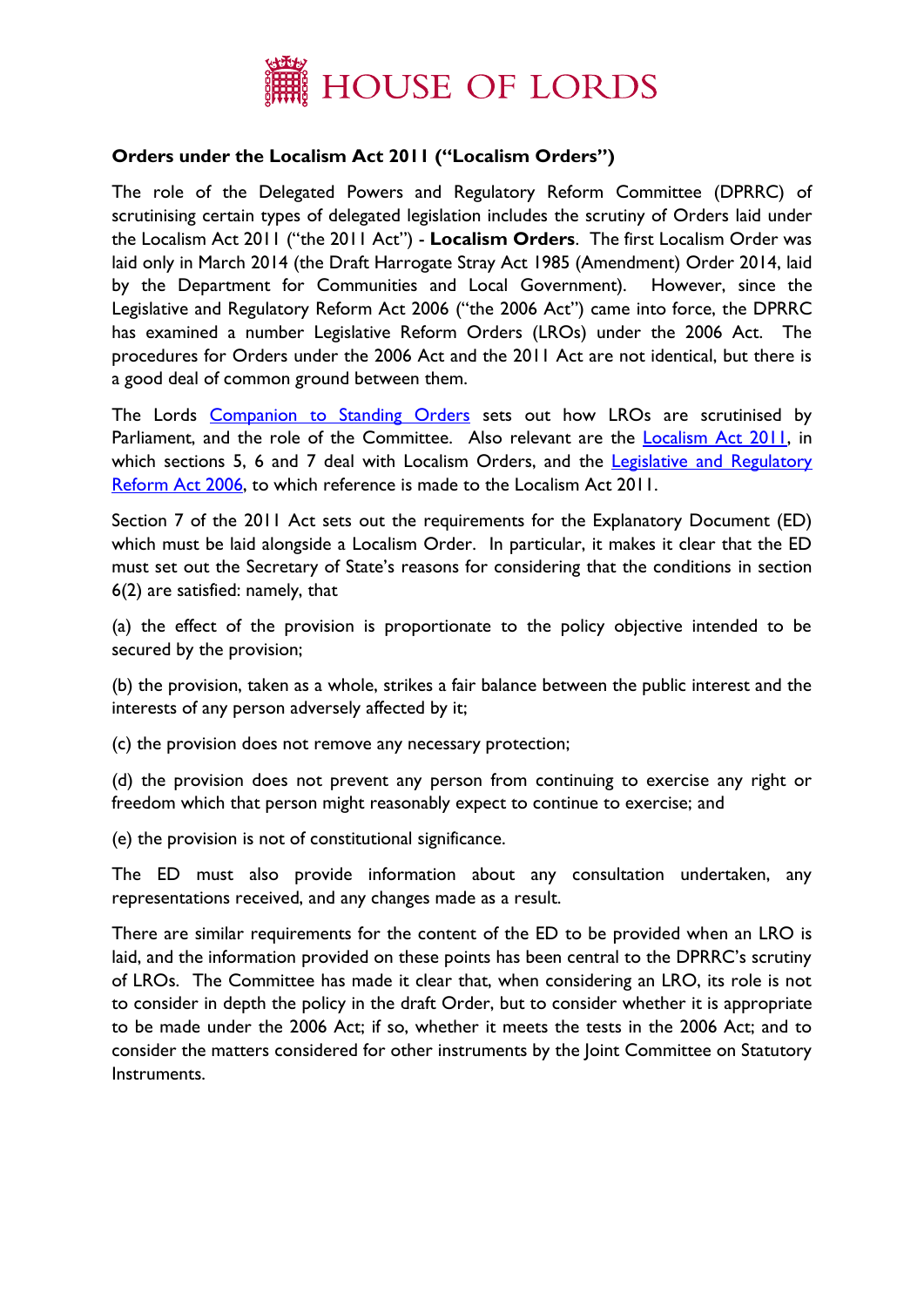The DPRRC has a period of 30 days<sup>1</sup> during which to carry out its scrutiny.

In the case of an LRO, the extract from the Companion to Standing Orders gives the following summary of the interaction between the Department's proposal for Parliamentary procedure for the LRO, and any recommendation from the Committee's scrutiny:

"10.21 If the minister recommends negative resolution procedure, then that applies unless, within 30 days from the date when the draft order was laid, either House of Parliament requires affirmative or super-affirmative resolution procedure, in which case that applies. If the minister recommends affirmative resolution procedure, then that applies unless, within 30 days, either House requires super-affirmative resolution procedure, in which case that applies. If the minister recommends super-affirmative resolution procedure, then that applies."

In the case of a Localism Order, it is open to the Committee similarly to recommend that any Order proposed for the negative resolution procedure should be upgraded to the affirmative (or super-affirmative) procedure. If however neither the Lords nor the Commons Committees recommend an upgrade, the negative procedure will apply in the usual way.

There is a procedure in the Lords (but not in the Commons) called the hybrid instruments procedure which applies to any affirmative instrument which "is such that, apart from the provisions of the Act authorising it to be made, it would require to be enacted by a private or hybrid bill". So, any negative Localism Order which is upgraded to affirmative and which is decided by the Chairman of Committees in the Lords (on the recommendation of Counsel) to be hybrid will be subject to the hybrid instruments procedure. It is important to note that this procedure will apply even if the Commons upgrades but the Lords does not.

The purpose of the hybrid instruments procedure is to allow those whose private interests are affected by the instrument to have an opportunity to petition against it. Once the instrument is declared hybrid, there follows a 14-day petitioning period. If there are no petitions, the Chairman of Committees reports the fact to the House and the procedure ends. If there are petitions, they and the order are referred to a Hybrid Instruments Committee. If the Hybrid Instruments Committee decides that the petitioners have *locus standi* and that the matters complained of should be considered by a Select Committee, then, if the House agrees, a select committee considers the evidence and reports whether or not the order should be allowed to proceed.

Once the hybrid instruments procedure is concluded, and assuming that it is reported that the instrument should be allowed to proceed, the House will then consider a motion to approve the instrument.

In order to inform scrutiny, once the Department lays a Localism Order, it should provide 15 printed copies of the Order and of the accompanying Explanatory Document (ED), as well as 1 copy of the responses which it received to its consultation process and also of the

**.** 

 $1$  Not counting dissolution, prorogation, or adjournment of either House for more than four days. For example, the Legislative Reform (Payments by Parish Councils, Community Councils and Charter Trustees) Order 2013 was laid by DCLG on 11 November 2013, and the 30-day period ended on 15 December 2013.